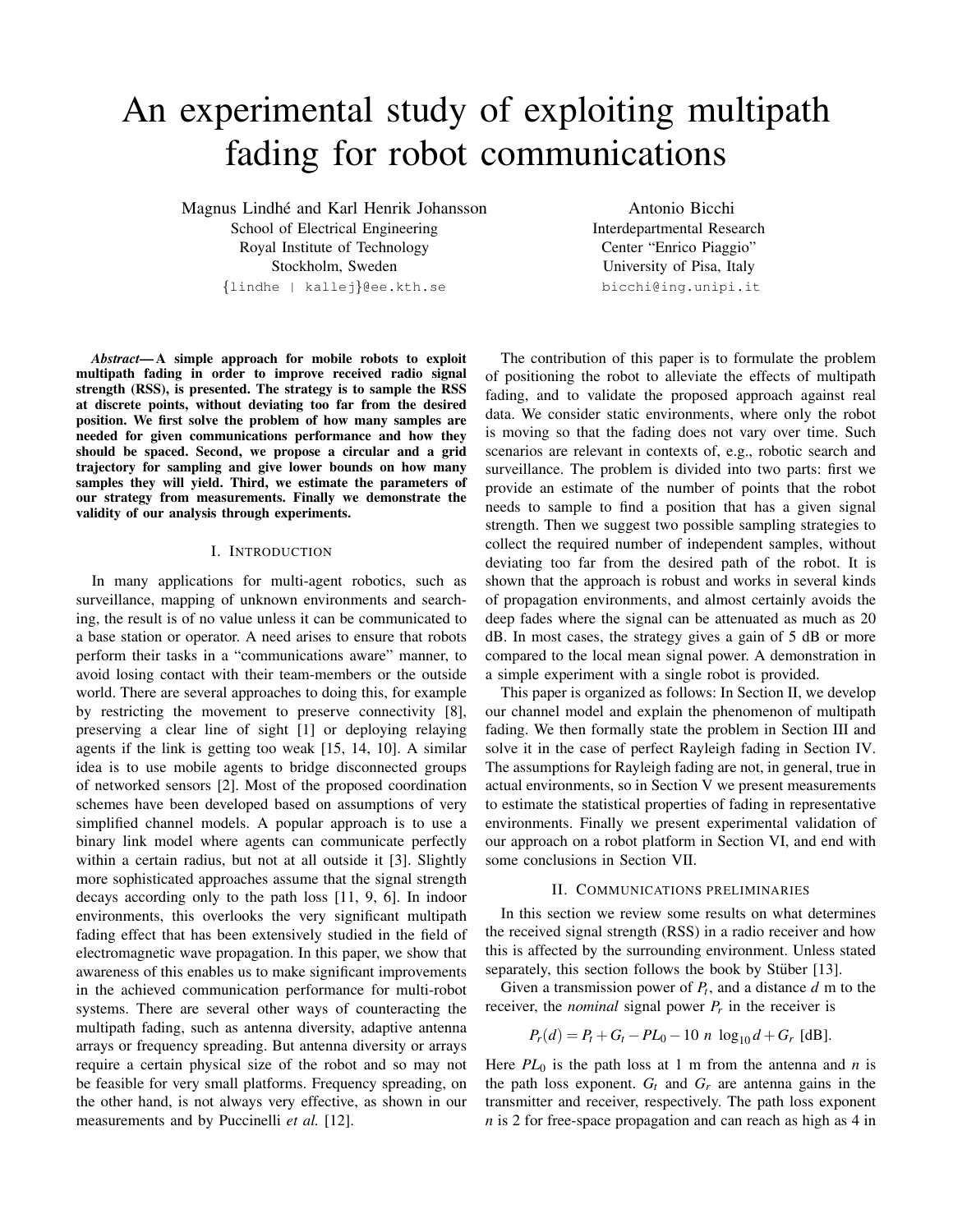

Fig. 1. Simulated Rayleigh fading at 2.4 GHz as the receiver moves along a 3 m line, taking samples of the RSS at every cm.

some environments. At 2.4 GHz and in an office environment, values around 2.5 have been reported [5].

In an urban or indoor environment, there are however large fluctuations around the nominal level due to shadowing and multipath fading. Shadowing is caused by objects obstructing the signal path and varies over distances the same order as the obstructions.

Multipath fading, on the other hand, is caused by destructive or constructive interference between the signal and its reflections and it varies over very short distances, in the order of a wavelength. Even a stationary receiver will experience multipath fading if the environment is changing, for example due to cars and people moving or doors opening and closing. If all signal components that reach the receiver are of equal strength, the multipath fading is called Rayleigh fading, while if there is a line-of-sight (LoS) component that is significantly stronger, we have Ricean fading.

It should be pointed out that *for given antenna positions*, the fading is reciprocal and thus affects the signal path equally in both directions. But its spatial properties in general are not. Specifically, if a base station with very open surroundings is communicating with a robot in a cluttered environment, the multipath fading varies over much longer distances at the base station than at the robot.

Due to the difficulty of predicting the Rayleigh fading, it is usually modeled as a stochastic effect. The probability density function (pdf) of the RSS in a Rayleigh fading environment is

$$
f_P(x) = \frac{1}{P_r} \exp\left(\frac{-x}{P_r}\right). \tag{1}
$$

The expected value is *P<sup>r</sup>* .

A simulated Rayleigh fading signal power plot is depicted in Figure 1. The spatial autocorrelation of the fading envelope as a function of the distance  $\delta$  between two samples is

$$
R(\delta) = k J_0^2 (2\pi \delta / \lambda_c), \qquad (2)
$$



Fig. 2. Normalized spatial autocorrelation of the RSS in a Rayleigh fading environment.



Fig. 3. A histogram based on 20 000 simulated measurements, showing the typical Rayleigh distribution.

where  $k$  is a constant,  $J_0$  is the zero-order Bessel function of the first kind and  $\lambda_c$  is the carrier wavelength. This is illustrated in Figure 2. It shows that two samples taken  $0.38\lambda_c$ apart (4.75 cm at 2.4 GHz) should have zero correlation, and samples taken at a greater distance should always have small correlation. In practice, samples taken more than about half a wavelength apart are considered to have independent Rayleigh fading. For comparison with measurements in later sections, we also include a histogram of 20 000 simulated samples of Rayleigh fading in Figure 3. The histogram is normalized by subtracting the mean (computed in dB) to allow comparison with the measurement results in later sections.

## III. PROBLEM FORMULATION

In this section we formulate the problem of coordinating a robot to improve its communication capability by counteracting multipath fading. We consider situations when the application allows the robot to deviate slightly from the desired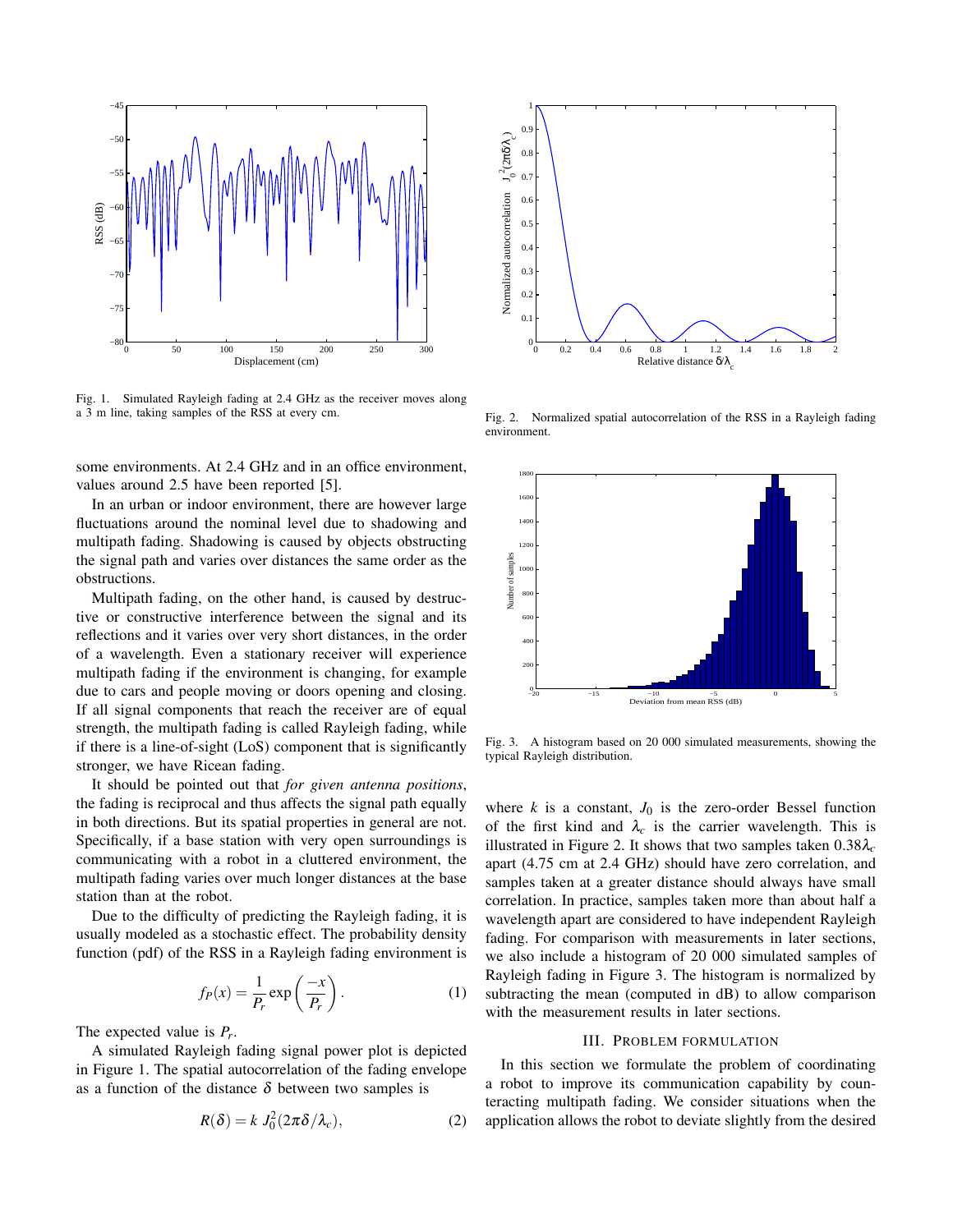

Fig. 4. A scenario where a robot (A) enters a room to monitor part of it, and send the data back to another robot (B). The task can be fulfilled from anywhere inside the dashed circle, so the robot can move inside it to improve the communications with B.

position, in order to improve the communication. A typical scenario is demonstrated in Figure 4, where robot A monitors a room and needs to send data to robot B in the corridor outside. The task allows A to deviate within a given region in search of higher signal strength.

Since the RSS is practically impossible to predict and has multiple local maxima, finding the optimal position would require visiting all of the feasible region. We therefore suggest sampling the RSS in a finite number of points, and then going back to the best. This requires high-accuracy navigation, which is not always available. An alternative is to sample a few points to estimate the nominal RSS and then continue the sampling, stopping at a point that offers a given improvement over the nominal level. We can then statistically express what improvement of the RSS this will give. Our first problem is thus formulated as:

*Problem A: Find the number N of independent samples that we need to get an improvement of G dB over the nominal RSS, with probability P.*

The trajectory should allow for simple control laws and not deviate outside the feasible region. We have concentrated on what we believe to be the most common robot types today – car-like robots or robots with differential drive. The kinematics of a differential drive robot are

$$
\dot{x} = v \cos \theta \n\dot{y} = v \sin \theta \n\dot{\theta} = u,
$$
\n(3)

where the robot has position  $(x, y)$  and bearing  $\theta$ , and the control inputs are the angular velocity *u* and linear velocity *v*. For car-like robots,

$$
u = \frac{v}{L} \tan \alpha, \tag{4}
$$

with *L* being the distance between rear and front axels, and  $\alpha$ the steering angle, limited by  $|\alpha| \le \alpha_{max}$ .

*Problem B: Find a trajectory that is simple to follow with a car-like or differential drive robot, and offers N sampling*

# *points, spaced at least* ∆*, without deviating more than R from the original position.*

As a remark, applications such as transportation or patrolling may require the robot to follow a trajectory. In this case the robot may sample the RSS along its trajectory, and stop to communicate when it finds a good position. Problem A is then of interest to give an upper bound on the number of samples (thus also the time or distance) between successful communication attempts.

The general problem has thus been divided into two parts: First finding the number of samples *N* required to achieve the desired performance and, second, finding a suitable trajectory for the robot to visit that many sampling points. In the following, we provide solutions first in the theoretical case of Rayleigh fading, and then based on properties of real environments.

# IV. SOLUTION IN PERFECT RAYLEIGH FADING ENVIRONMENT

In this section we give a solution with provable properties in the case of perfect Rayleigh fading. We first give a proposition on the number of samples required to achieve a certain gain and then suggest two alternative strategies of fitting the required number of independent samples within the region where the robot is allowed to move.

*Proposition 4.1 (Number of samples):* For a Rayleigh fading environment, the number of independent samples *N* needed to achieve a power gain of *G* dB with probability *P* compared to the nominal RSS is given by

$$
N = \frac{\ln(1-P)}{\ln(1-\exp(-10^{G/10}))}.
$$

*Proof:* From Equation 1, we have the pdf of the signal power, which gives the cumulative distribution function (cdf)

$$
C(P_n) := \mathrm{Prob}(X < P_n) = 1 - e^{-P_n/P_r}
$$

i.e., the probability that the power in a single sample is lower than the threshold  $P_n$ . Taking  $N$  independent samples, the probability that all of them are lower than  $P_n$  is  $C(P_n)^N$ . We note that at least one sample being greater than  $P_n$  is the complementary event to the above, and since  $P_n/P_r = 10^{G/10}$ , the probability of this is

$$
\mathrm{Prob}(G)=1-\Big[1-\exp(-10^{G/10})\Big]^N
$$

.

Solving for *N* gives the proposition.  $\Box$ 

As described in Section II, samples taken at a distance of  $0.38\lambda_c$  can be considered independent. This can be viewed as each sample being surrounded by a disc of radius 0.19λ*<sup>c</sup>* where no more samples should be taken. So taking *N* independent samples inside the feasible region with radius *R* is essentially a two-dimensional sphere-packing problem.

We propose two possible sampling trajectories; driving in a circle and sweeping a hexagonal lattice. They represent different trade-offs between ease of navigation and maximizing the number of samples.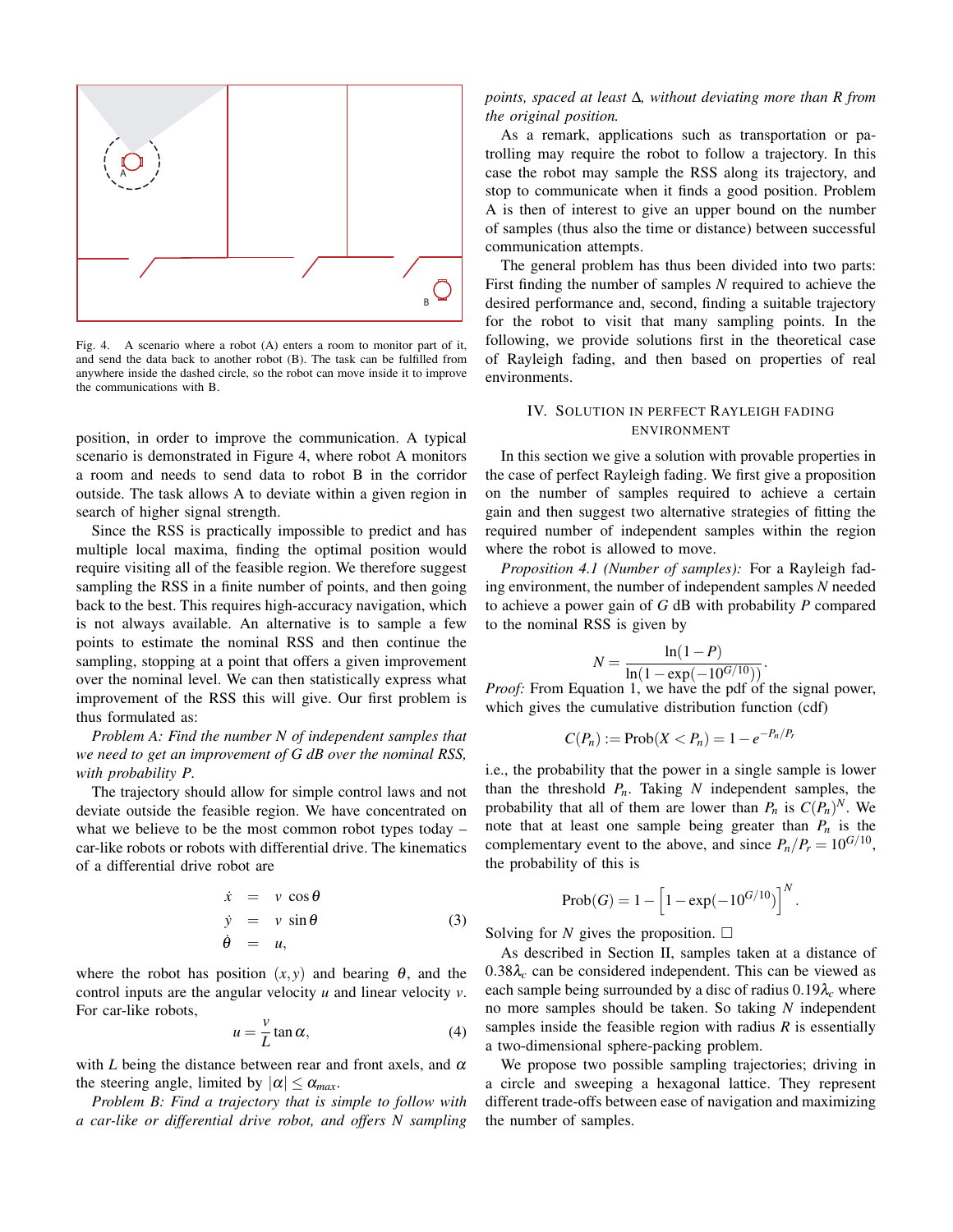

Fig. 5. Two possible sampling trajectories: a circle (a) and a hexagonal lattice (b). In both cases, the distance between sampling points is at least ∆.

*Proposition 4.2 (Circular sampling trajectory):* If *N* samples are taken on a circle, and the samples are at a distance not less than ∆, the radius of the circle must be

$$
r \ge \frac{\Delta}{\sqrt{2}\sqrt{1-\cos(2\pi/N)}}
$$

.

This is illustrated in Figure 5a. Another possible sampling pattern is the intersection of a hexagonal lattice and a circle with radius *r*. A hexagonal lattice can be defined as

$$
\left\{ (x, y) = \Delta(k + a, \ell \sqrt{3}/2) : a = \frac{1}{2} \mod (\ell, 2), \ k, \ell \in \mathbb{Z} \right\}
$$

which was proven by Thue [7] to be optimal for two dimensional sphere-packing. The distance  $\Delta$  is the vertex distance. This arrangement of sampling points is also suitable for being covered by differential drive or car-like robots and with collision sensors also in the back, one could reverse along every second line to simplify maneuvering. Sensors such as a camera can be pointed in the interesting direction during the whole sampling procedure. If the robot detects an obstacle, it can simply turn earlier and start following the next line back. A hexagonal lattice with sampling trajectory is depicted in Figure 5b. The required size of the sampling region is stated by the following proposition:

*Proposition 4.3 (Hexagonal lattice of samples):* A hexagonal lattice with vertex distance ∆ has at least *N* vertices within the distance  $\overline{r}$  $\overline{a}$ 

$$
r = \left[ \sqrt{\frac{\sqrt{3}(N+1)}{2\pi}} + \frac{1}{\sqrt{3}} \right] \Delta
$$
 (5)

from the origin.

*Proof:* Each vertex can be regarded as the center of a *Proof:* Each vertex can be regarded as the center or a hexagon with area  $\sqrt{3}\Delta^2/2$ , as shown in Figure 6a. A circle of radius *a* has an area equal to or greater than the area covered by l. º

$$
N = \left\lfloor \frac{2\pi a^2}{\sqrt{3}\Delta^2} \right\rfloor \tag{6}
$$

such hexagons. The hexagons can be tiled so that their centers all fit within a circle of radius  $a + \Delta\sqrt{3}$ , see Figure 6b. This can be proved as follows.

Assume that any hexagon is completely outside the circle. Since the remaining hexagons cannot fill the circle, there must

Fig. 6. (a) The sampling pattern follows a hexagonal lattice. (b) If one of the *N* hexagons (dashed) is completely outside the circle of radius *a*, there must exist a free space partially inside the circle, where it can be moved (in gray).

be some free space partially inside, and since hexagons can be tiled with no gaps, this space must be on the perimeter. So the hexagon can be moved there instead. To complete the proof, we also note that no part of a hexagon is more than  $\Delta/\sqrt{3}$  from its center, so since all hexagons have some part inside the circle of radius *a*, their centers must then fit inside a concentric circle of radius  $a + \Delta/\sqrt{3}$ .

Solving Equation 6 for *a*, using that  $N+1 \geq \lfloor N \rfloor$  and adding the margin  $\Delta/\sqrt{3}$ , gives the proposition.  $\Box$ 

Other trajectories than the two described here are of course also possible; the fewer samples needed, the greater the flexibility to choose a trajectory.

## V. MEASUREMENTS IN REAL ENVIRONMENTS

To apply the proposed strategy in a real environment, we need to estimate the spatial correlation (to determine the sample spacing) and the cdf of the signal strength. We have chosen a basement corridor and a cluttered lab room as representative environments for the measurements.

To automate the measurements, we have mounted a radio based on the CC2420 chip on a robot. It communicates with the same chip on a TMote Sky wireless sensor node, connected to a PC, see Figure 7. The CC2420 operates at 2.4 GHz with a maximal output power of 0 dBm and has a softwareaccessible received signal strength indicator (RSSI) [4]. It is worth noting that the CC2420 uses direct sequence spread spectrum modulation. This is supposed to alleviate the effects of multipath fading, but as shown below and in [12], the problem of deep fades remains.

The TMote has an antenna integrated on its circuit board, while the robot has a quarter-wave antenna on top. The integrated antenna is by design not omnidirectional, and measurements show that the antenna mounted on the robot also has some directional dependence, due to the influence from the rest of the robot. This makes it important that, when the robot has found the best position and returns there, it also returns to the same orientation.

To estimate the spatial correlation in the different environments, we have driven the robot along straight 200 cm lines, stopping and sampling the RSSI each centimeter. Each sample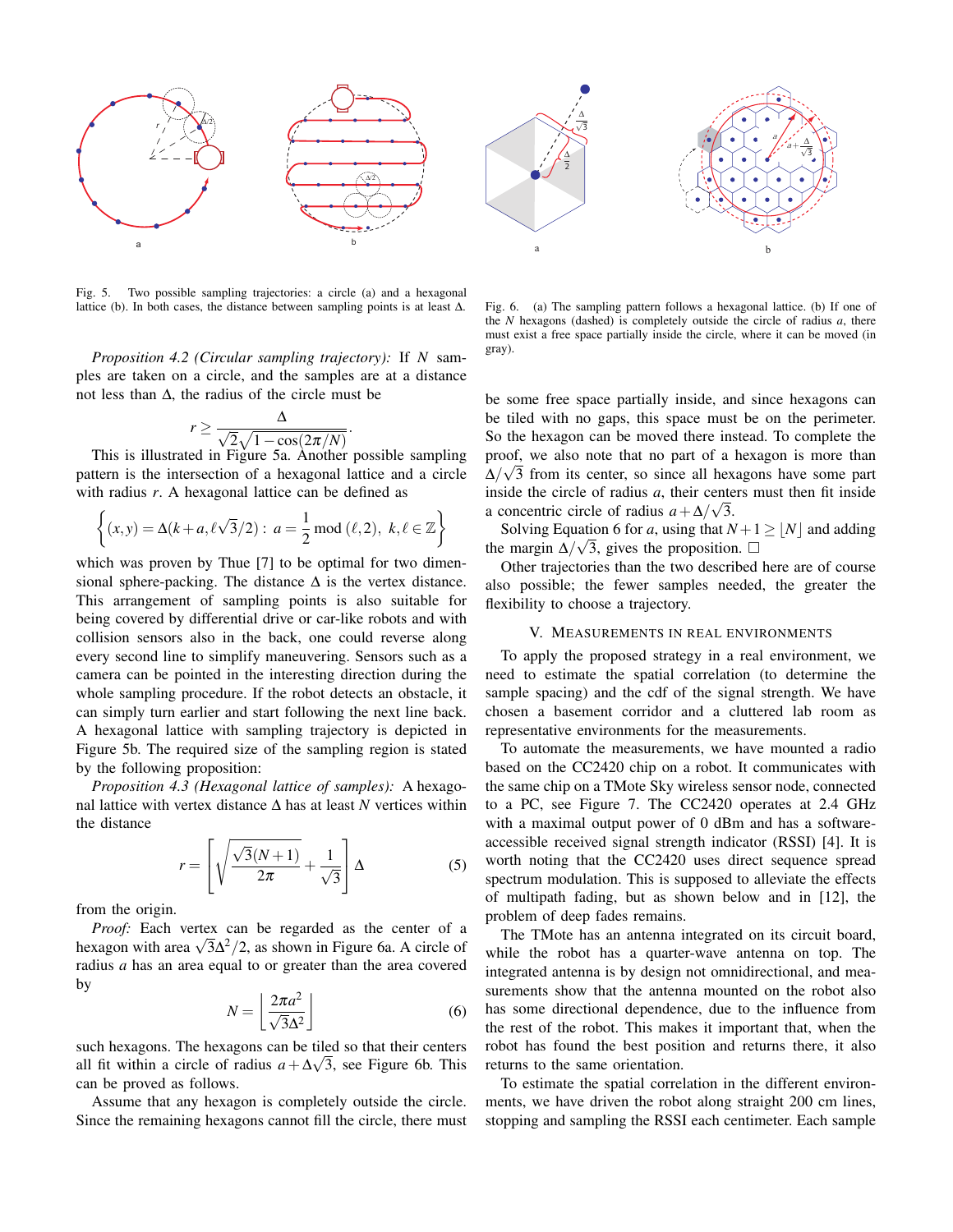

Fig. 7. The measurement system, with the robot and the TMote connected to a PC. The robot has two driving wheels and a third caster wheel, and its antenna is positioned about 25 cm above ground.

is formed from averaging the RSSI readings from four radio packets. For each sequence of  $N = 200$  samples, we computed the unbiased estimate of the autocorrelation

$$
\hat{R}(k) = \frac{1}{N-|k|} \sum_{m=0}^{N-k-1} [z(m) - \bar{z}] [z(m+k) - \bar{z}],
$$

where  $z(n)$  is the signal envelope in sample *n* and  $\bar{z}$  is the mean value.

The cdf of the RSS samples was estimated using the same measurement setup, but driving a distance greater than  $\Delta$ between samples. We then assumed that the samples could be regarded as independent. Since the nominal RSS is difficult to calculate, we estimate it by the local average. The result is plotted in a histogram. Summing over this histogram gives an estimate of the cdf.

The lab room contains lots of computers, metal cabinets and other effective scatterers, so it is our belief that this environment produces near-Rayleigh fading. This is also confirmed by the measurements. One representative measurement series is depicted in Figure 8, and the estimated autocorrelations for five measurements are superimposed in Figure 9. The autocorrelation decays rapidly, and reaches the noise floor at  $\Delta = 6$  cm in all measurements in this environment. (This matches the predicted  $\lambda_c/2$  =6.25 cm.) Finally, the histogram in Figure 10 indicates that the distribution is very similar to the Rayleigh distribution. The samples were taken with a distance of 10 cm to ensure independence.

The corridor has metal grates and cable ducts along its sides, and large metal cabinets at the entrance. This means that the radio signal may be efficiently reflected from a few large surfaces, so the robot does not receive signals of equal strength from all directions as required for Rayleigh fading. As shown by the measurements, this gives somewhat different spatial properties to the fading. The RSS fluctuates as in the lab room, but also over longer distances, much like shadowing.



Fig. 8. Measurement results from the lab room, where the RSS varies over 30 dB. Note the deep fade at 130 cm, where the connection was temporarily lost.



Fig. 9. Autocorrelation estimates for five measurement series in the lab room. The dashed line is the estimated decorrelation distance ∆. The autocorrelation drops rapidly and the spuriouses at 40 cm are probably due to the estimate being noise sensitive at high lags.

A representative measurement result is illustrated in Figure 11, and autocorrelation estimates for eight measurements are superimposed in Figure 13. The measurement in Figure 11 corresponds to the slowest decaying autocorrelation estimate. At  $\Delta = 15$  cm, all autocorrelation estimates seem to have reached the noise floor for this environment.

To estimate the cdf for the corridor, we took samples 15 cm apart and collected them in the histogram in Figure 13. Despite the difference in spatial properties, this distribution also resembles that of Rayleigh fading.

The CC2420 data sheet states an RSSI accuracy of  $\pm 6$ dB and linearity within  $\pm 3$  dB [4]. Since we are not interested in the absolute signal power, we therefore consider the measurements to have an uncertainty of 3 dB. During our measurements in static environments, the typical standard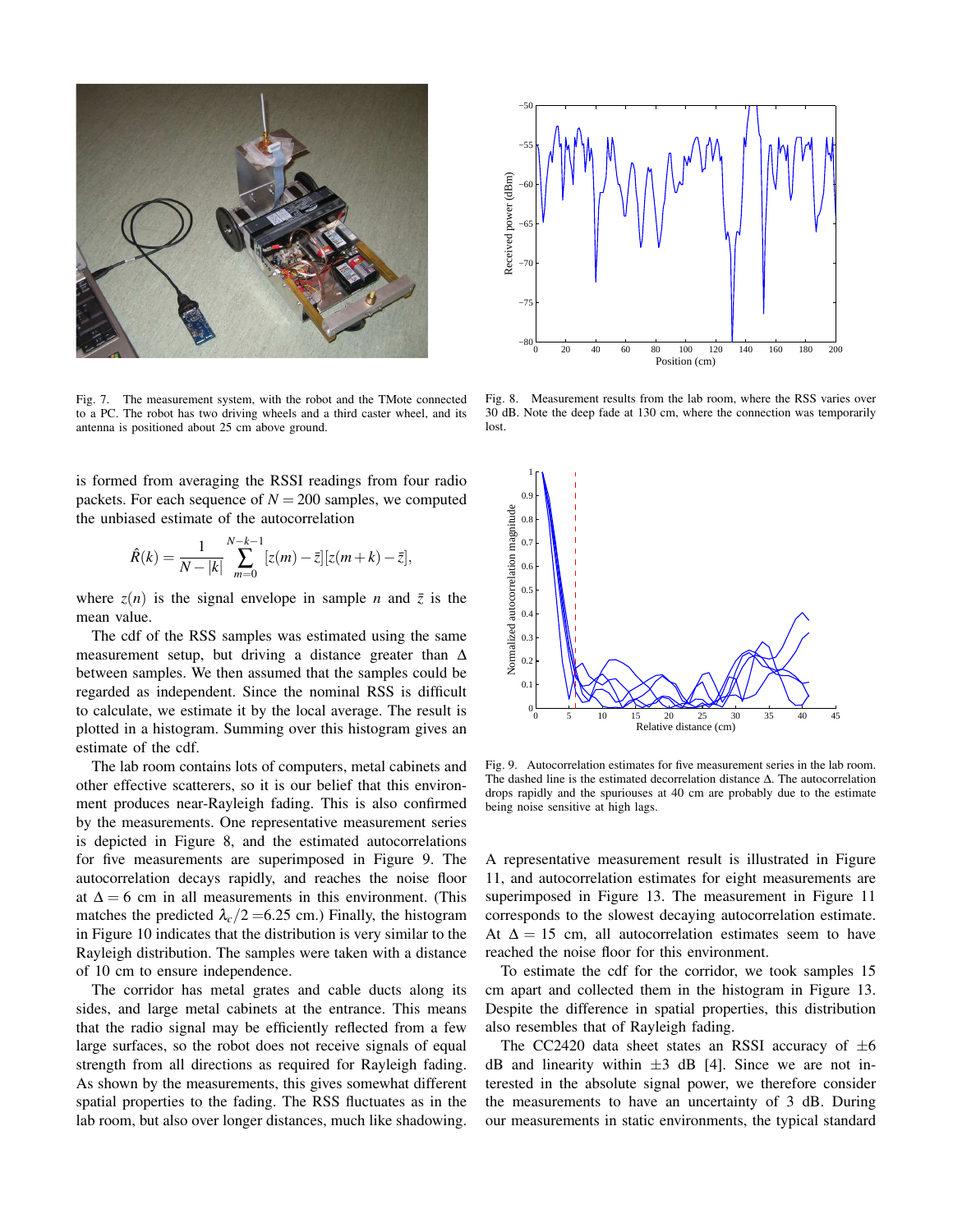

Fig. 10. Histogram of 400 RSS samples, taken in the lab room with sample spacing 10 cm. The distribution resembles the Rayleigh distribution.



Fig. 11. Measurement results from the corridor. The multipath fading is probably superimposed on a shadowing effect.

deviation within 20 packets was less than 1 dB.

Since our motivating application is autonomous exploration or surveillance of indoor environments, we expect those environments to be static, i.e. with no humans present and little or no movement except for that of the robots themselves. Therefore, the fast fading should not change over time, but only as a function of the position of the transmitter and receiver. To verify this, we made two measurements, first driving the robot forward 100 cm and then back again along the same line. As illustrated in Figure 14, the RSS as a function of position is very similar between the measurements. The RMS deviation between the measurements is 1.2 dB, i.e., well within the expected uncertainty.

Using the above measurements, we can compute the estimated cdf  $\hat{C}(P_n)$ . This yields a result similar to Proposition 4.1, but where the signal gain is expressed in relation to the local



Fig. 12. Autocorrelation estimates for eight measurement series in the corridor. The dashed line is the estimated decorrelation distance ∆. The autocorrelation decays slowly for some series (cf. Figure 9), probably due to shadowing effects.



Fig. 13. Histogram of 400 RSS samples, taken in the corridor with sample spacing 15 cm. The distribution resembles the Rayleigh distribution.

average: The probability of achieving gain *G* when taking *N* samples can be estimated as

$$
Prob(G, N) = 1 - \hat{C}(G)^N.
$$

Several curves of Prob(*G*,*N*), for some values of *G*, are plotted for the lab environment as well as the corridor, in Figures 15 and 16, respectively. These figures summarize the answer to Problem A, showing how many samples are needed to reach a given gain with a specified probability.

In practice this means that if the robot can take approximately 9 samples in the lab room (or 14 in the corridor), it has a 95% chance of finding a position where the signal strength is 5 dB better than the local average. Under the same conditions, the probability of finding a point where the signal strength is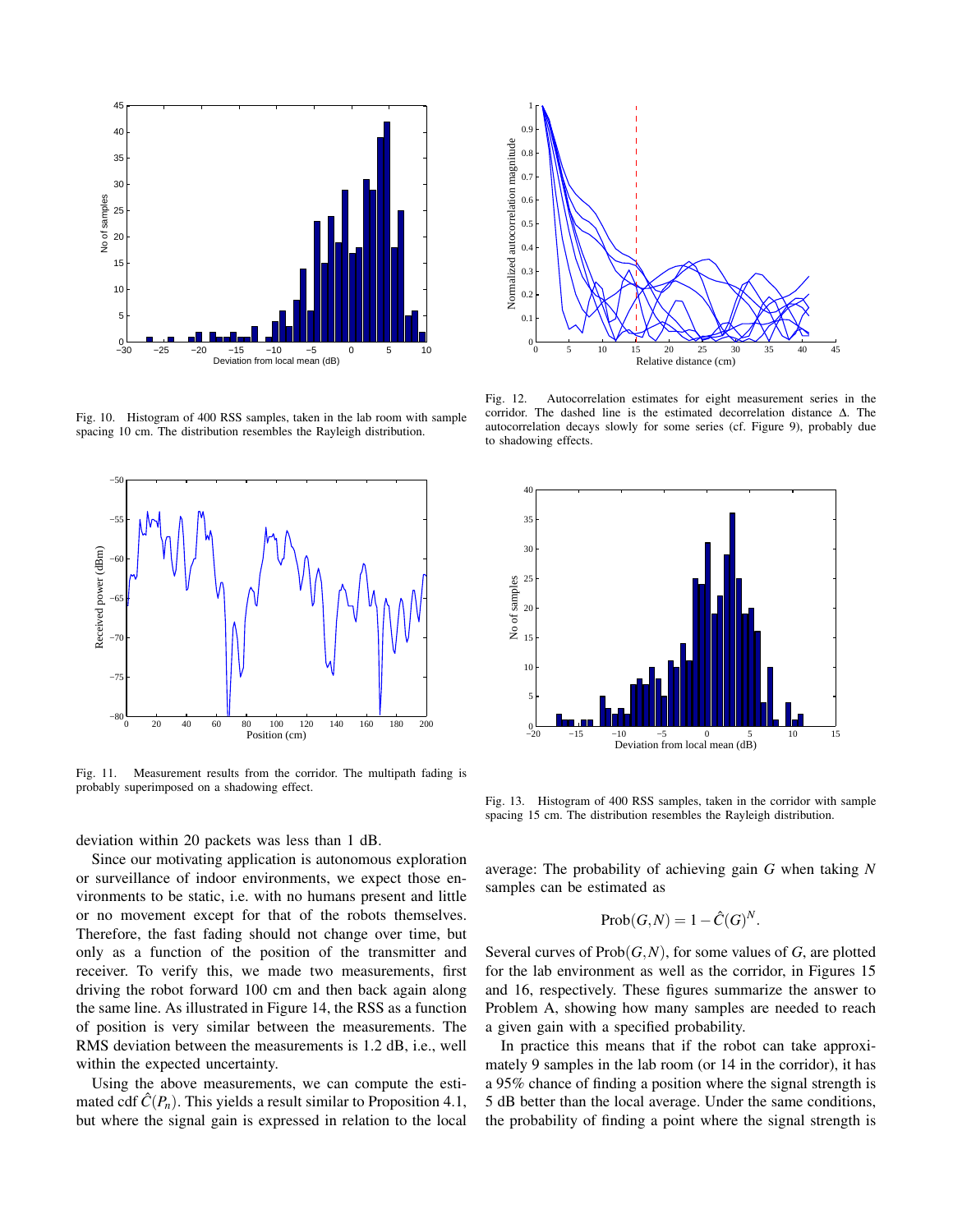

Fig. 14. Two measurement series along the same trajectory. The RSS is clearly a function of the position, and does not vary over time. The RMS deviation between the measurements is 1.2 dB, i.e., within the measurement accuracy.



Fig. 15. Results for the lab room: The required number of independent samples of the RSS to achieve a given gain (compared to the local average) with a certain confidence level. We have plotted curves for several gains in the interval 0-10 dB.

at least equal to the local average (and thus avoiding any of the deep fades) is greater than 99.99%. Taking 9 samples in the lab room can be done by going in a circle of radius 8 cm. Conversely, the curves can be used as a guideline for an application designer, choosing the allowed deviation based on what signal gain is needed.

### VI. EXPERIMENTAL VERIFICATION

As a simple demonstration of our suggested approach, we have made experiments positioning the robot at random positions and orientations within a 1-by-1 m square in the lab room, as if a task such as patrolling or mapping had made it drive there. We then measured the signal strength between the



Fig. 16. Results for the corridor: The required number of independent samples of the RSS to achieve a given gain (compared to the local average) with a certain confidence level. We have plotted curves for several gains in the interval 0-10 dB.

robot and its base station (the TMote), in the other end of the room.

First we performed 20 such trials, *series 1*, allowing the robot to deviate slightly from the initial position, sampling the RSS in 9 points, separated by 5 cm. It then moved to the point with the best RSS before the measurement was made. Then we performed 20 more trials, *series 2*, where the robot was not allowed to deviate. The result of the two experiment series is plotted as two histograms in Figure 17. When just staying at the initial position, seven out of twenty trials yielded signal strengths worse than the local average, in one case by as much as 15 dB. The theoretical analysis predicted a gain of at least 5 dB compared to the local average in 95% of the cases, but in practice this happened in 80% of the trials. It is worth noticing, however, that all trials avoided negative gains as predicted.

To illustrate the benefit of gaining 5 dB, we quote an expression for the packet reception rate (PRR) as function of the signal-to-noise ratio (SNR), derived by Zuniga *et al.* [16]. They use MICA2 motes (which work at lower frequencies but have similar performance as the TMotes) with a data rate of 19.2 kbit/s and a PRR of

$$
p(SNR) = \left(1 - 1/2e^{-\frac{SNR}{1.28}}\right)^{8f},
$$

where  $f$  is the frame size, i.e., the number of bytes in each packet. With a frame size of  $f = 50$ , a MICA2 mote on the limit of losing contact, with SNR=5 dB, would receive 1.8% of the packets and thus have an effective bandwidth of 340 bits/s. Sending a 10 kbyte camera image would then take 3 min 55 s. Gaining 5 dB would raise the bandwidth to 17.7 kbit/s, reducing the sending time to 4.5 seconds.

#### VII. CONCLUSION AND FUTURE WORK

We have formulated the problem of positioning an autonomous robot to avoid the negative effect of multipath fading